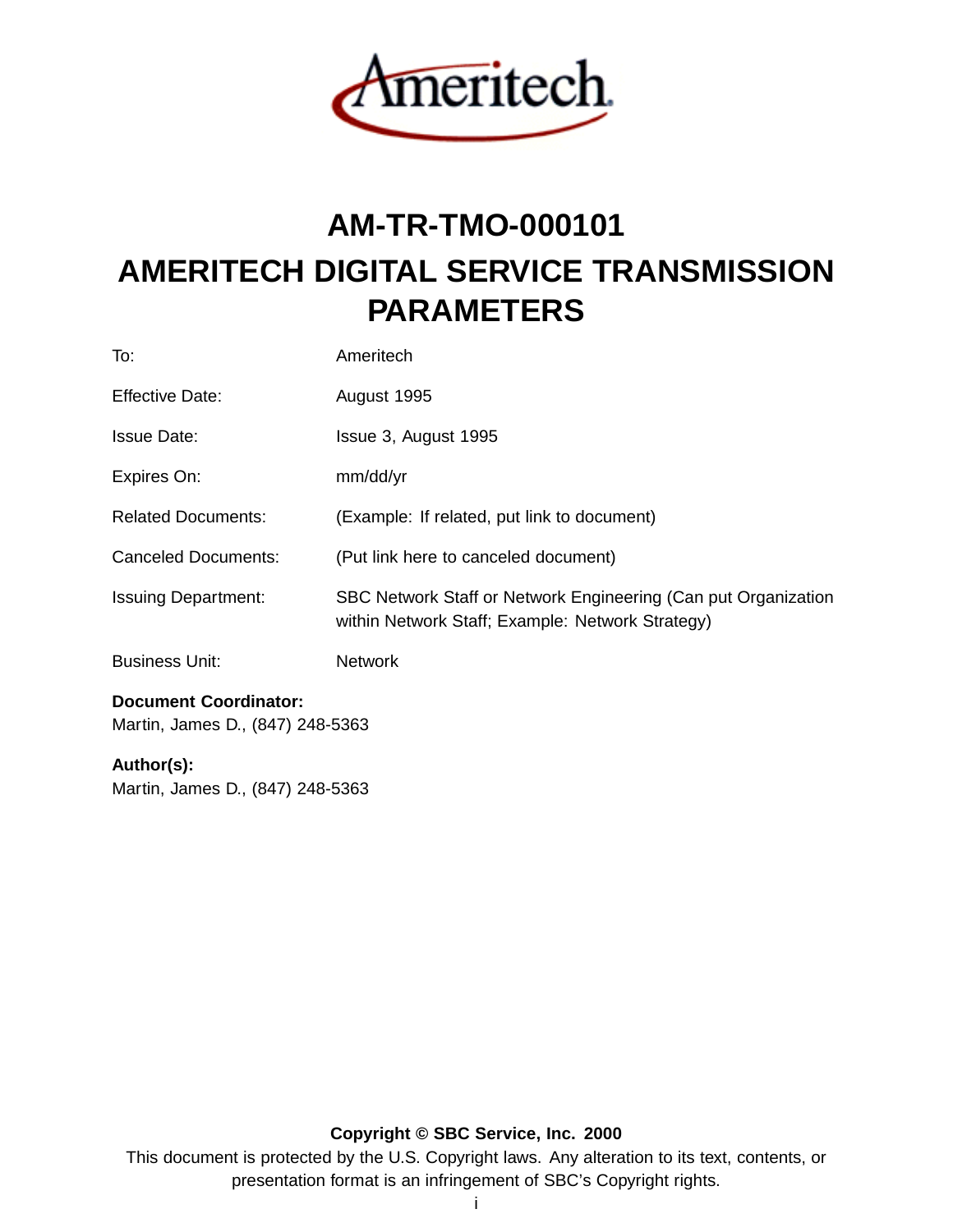#### **Table of Contents**

| 1. | Overview                               |                                                                         | 3              |
|----|----------------------------------------|-------------------------------------------------------------------------|----------------|
|    | 1.1.                                   | General                                                                 | 3              |
|    | 1.2.                                   | Reason for Reissue                                                      | 3              |
|    | 1.3.                                   | Purpose of Document                                                     | 3              |
| 2. |                                        | <b>SERVICE DESCRIPTION</b>                                              | 6              |
|    | 2.1.                                   | Ameritech Base Rate                                                     | 6              |
|    | 2.2.                                   | Ameritech DS1 Service                                                   | 6              |
|    | 2.3.                                   | Ameritech DS3 Service                                                   | 6              |
|    | 2.4.                                   | Ameritech OC-N Service and Ameritech OC-N Dedicated Ring Service        | 6              |
|    | 2.5.                                   | <b>Optional Features</b>                                                | $\overline{7}$ |
| 3. |                                        | AMERITECH BASE RATE TECHNICAL SPECIFICATIONS                            | $\overline{7}$ |
|    | 3.1.                                   | General                                                                 | $\overline{7}$ |
|    | 3.2.                                   | <b>Nominal Rate</b>                                                     | $\overline{7}$ |
|    | 3.3.                                   | <b>Transmission Performance Specifications</b>                          | $\overline{7}$ |
| 4. | AMERITECH DS1 TECHNICAL SPECIFICATIONS |                                                                         | 9              |
|    | 4.1.                                   | General                                                                 | 9              |
|    | 4.2.                                   | Nominal Rate                                                            | 9              |
|    | 4.3.                                   | <b>Transmission Performance Specifications</b>                          | 10             |
| 5. |                                        | AMERITECH DS3 TECHNICAL SPECIFICATIONS                                  | 11             |
|    | 5.1.                                   | General                                                                 | 11             |
|    | 5.2.                                   | <b>Nominal Rate</b>                                                     | 11             |
|    | 5.3.                                   | <b>Transmission Performance Specifications</b>                          | 12             |
| 6. |                                        | AMERITECH OC-N SERVICES AND AMERITECH DEDICATED RING<br><b>SERVICES</b> | 13             |
|    | 6.1.                                   | General                                                                 | 13             |
|    | 6.2.                                   | Nominal Rate                                                            | 13             |
|    | 6.3.                                   | <b>Transmission Performance Specifications</b>                          | 14             |
| 7. |                                        | <b>ANNOUNCEMENTS</b>                                                    | 17             |
|    |                                        |                                                                         |                |

## **Copyright © SBC Service, Inc. 2000**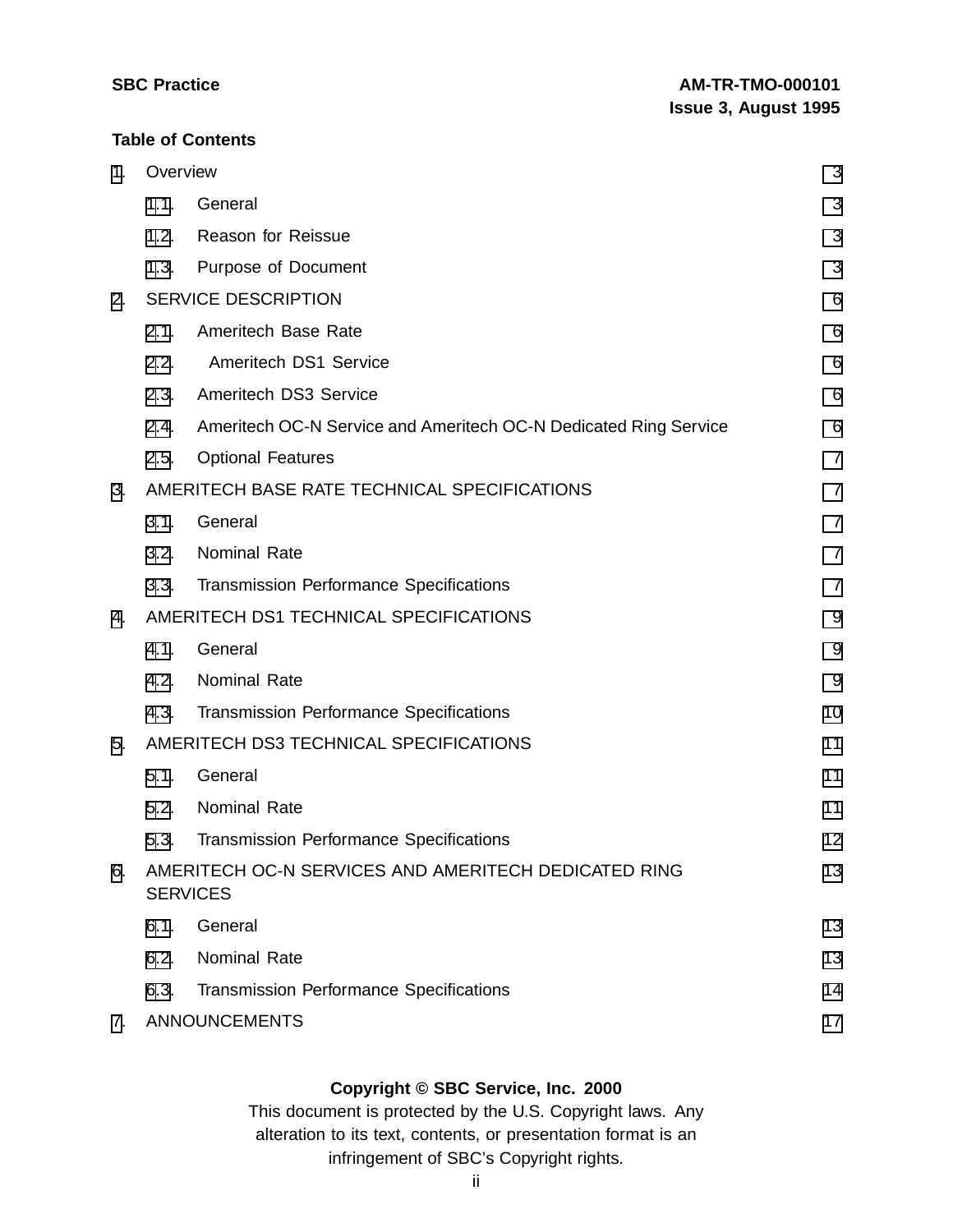# [8](#page-20-0). REFERENCES [18](#page-20-0)

# **Copyright © SBC Service, Inc. 2000**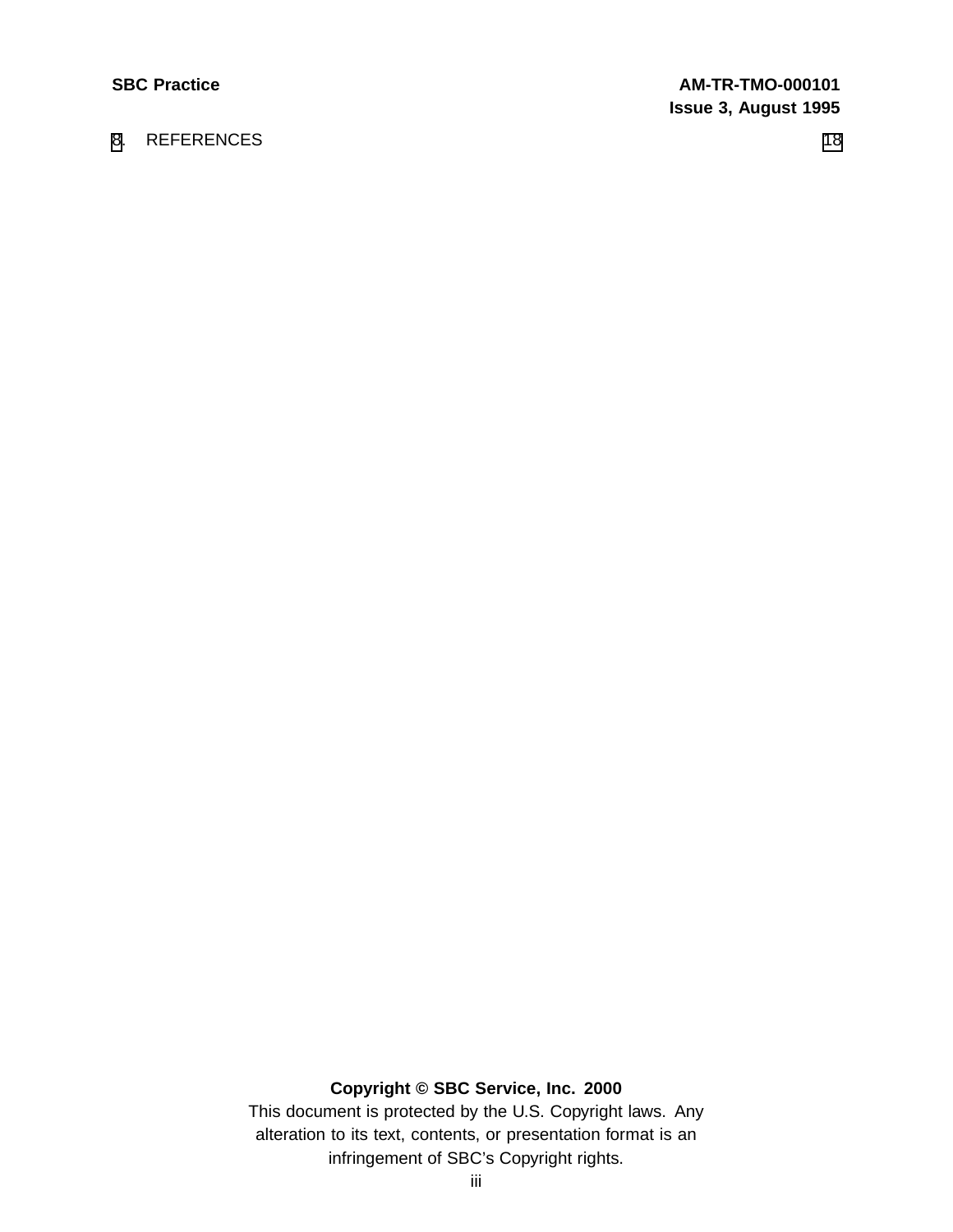#### **TECHNICAL REFERENCE NOTICE**

This Technical Reference is published by Ameritech to provide a technical description of the Ameritech Digital Service Transmission Performance Parameters.

Ameritech reserves the right to revise this document for any reason, including but not limited to, conformity with standards promulgated by various agencies, utilization of advances in the state of the technical arts, or the reflection of changes in the design of any equipment, techniques or procedures described or referred to herein.

**AMERITECH MAKES NO REPRESENTATION OR WARRANTY, EXPRESS OR IMPLIED, WITH RESPECT TO THE SUFFICIENCY, ACCURACY, OR UTILITY OF ANY INFORMATION OR OPINION CONTAINED HEREIN. AMERITECH EXPRESSLY ADVISES THAT ANY USE OF OR RELIANCE UPON THIS TECHNICAL REFERENCE IS AT THE RISK OF THE USER AND THAT AMERITECH SHALL NOT BE LIABLE FOR ANY DAMAGE OR INJURY INCURRED BY ANY PERSON ARISING OUT OF THE SUFFICIENCY, ACCURACY OR UTILITY OF ANY INFORMATION OR OPINION CONTAINED HEREIN.**

This document is not to be construed as a suggestion to any manufacturer to modify or change any of its products, nor does this document represent any commitment by Ameritech, or any Ameritech operating company ( AOC), to purchase any product whether or not it provides the described characteristics.

Ameritech does not recommend products, and nothing contained herein is intended as recommendation of any product to anyone.

Nothing contained herein shall be construed as conferring by implication, estoppel, or otherwise, any license or right under any patent, whether or not the use of any information herein necessarily employs an invention of any existing or later issued patent.

Ameritech reserves the right not to offer any or all of these services described herein or to withdraw any or all of them at any future time. With respect to services offered pursuant to tariff, however, the terms and conditions of service offering are determined by the tariff itself and applicable law and regulations.

For further information, contact:

Information Manager

#### **Copyright © SBC Service, Inc. 2000**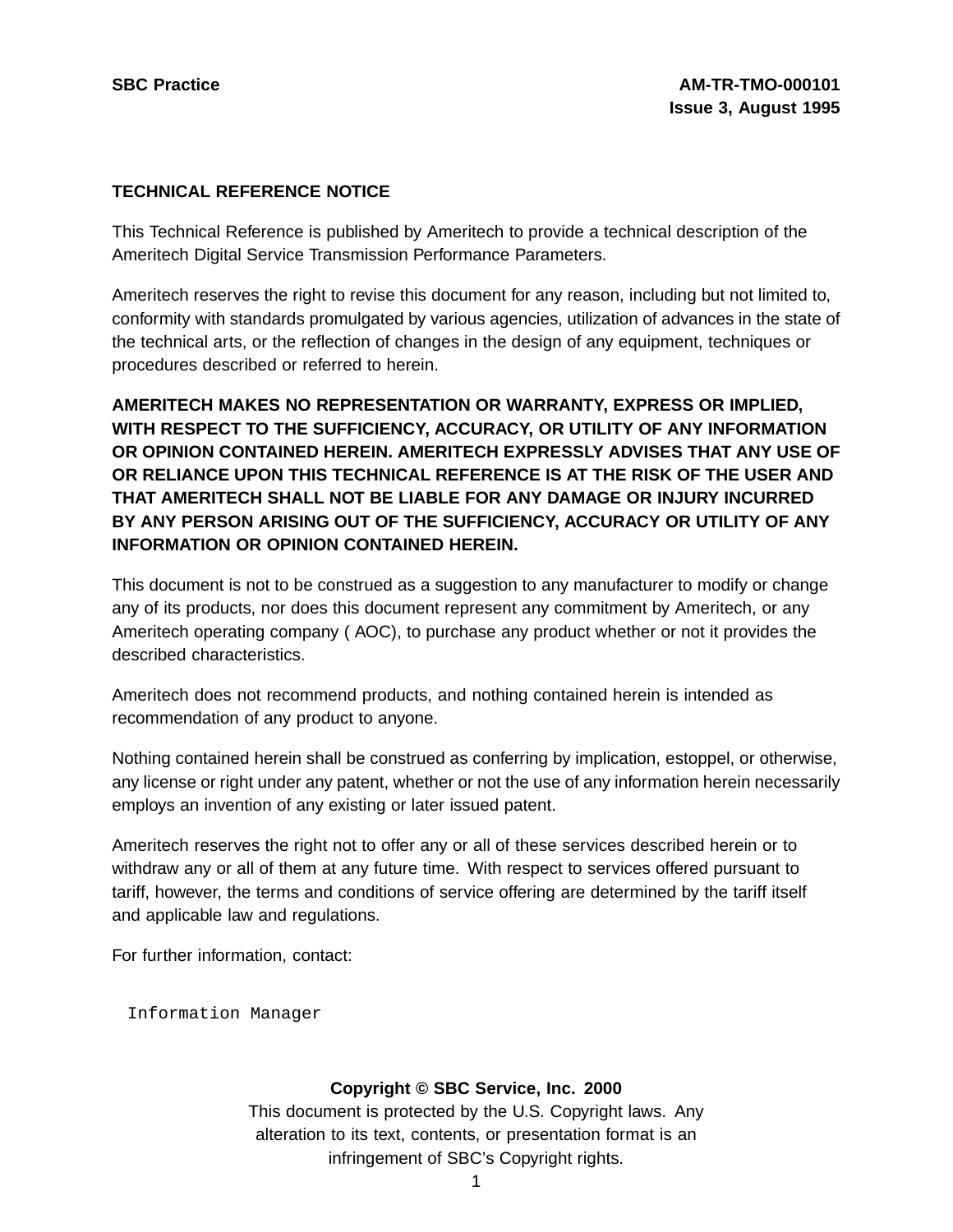Ameritech Services, Inc.

2000 W. Ameritech Center Drive, 3A43E

Hoffman Estates, IL 60196-1025

# **Copyright © SBC Service, Inc. 2000**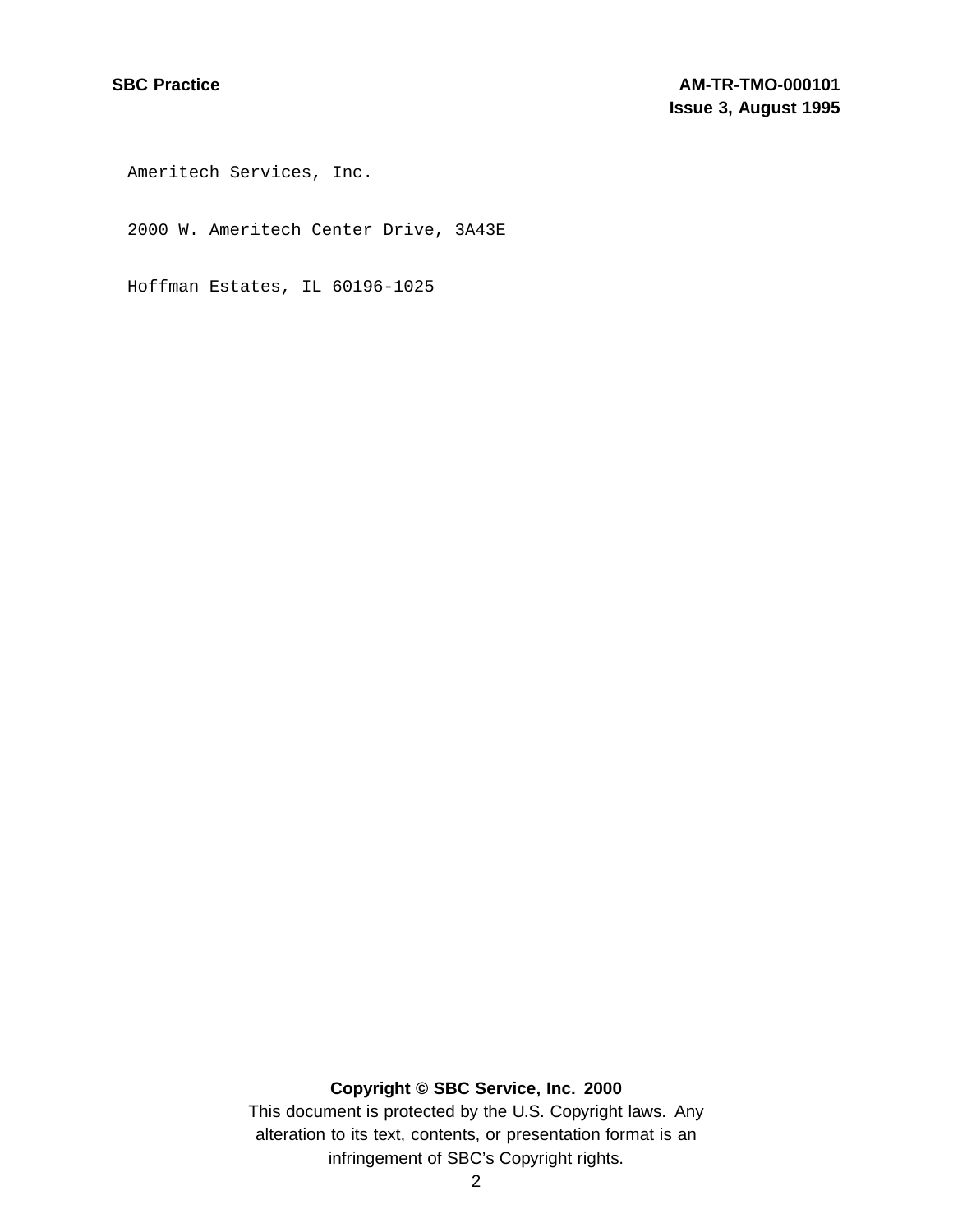#### **[1](#page-5-0). Overview**

#### **[1.1](#page-5-0). General**

This document states the transmission parameters and objectives for Ameritech Base Rate, DS1 and DS3 Services.

Base Rate, DS1 and DS3 Services provide a transmission path between customer designated premises, or a customer designated premises and an Ameritech operating company ( AOC) location where multiplexing and/or cross-connection functions are performed.

#### **[1.2](#page-5-0). Reason for Reissue**

This document is being reissued to include Ameritech OC-N Service and Ameritech OC-N Dedicated Ring Service Parameters and objectives.

#### **[1.3](#page-5-0). Purpose of Document**

The purpose of this document is to define the technical requirements and transmission performance objectives applicable to Ameritech Base Rate, Ameritech DS1, Ameritech DS3 Services, Ameritech OC-N Services and Ameritech OC-N Dedicated Ring Services. In particular, it provides a quantitative and qualitative description of performance objectives for these access services at the Network Interface ( NI) or the Point of Termination ( POT).

This is a companion document of Bellcore Publications TR-NPL-000341, TR-INS-000342 and TR-NPL-000054. Those publications contain Interface Specifications and Network Channel Interface ( NCI) code details. Ameritech's available NCI codes and compatibilities are contained in AM TR-TMO-000080. It is not the intent of this document to provide specific ordering information.

<span id="page-5-0"></span>To enhance understanding of the application of the digital services parameters set forth herein, it is necessary to understand that interLATA end-to-end services are comprised of "access network" segments, and "transit network" segments. See the Point-to-Point Reference Model shown in **[Figure](#page-7-0) 1-a**. For multipoint configurations (see Figure 1-b) the point-to-point reference model will apply.

#### **Copyright © SBC Service, Inc. 2000**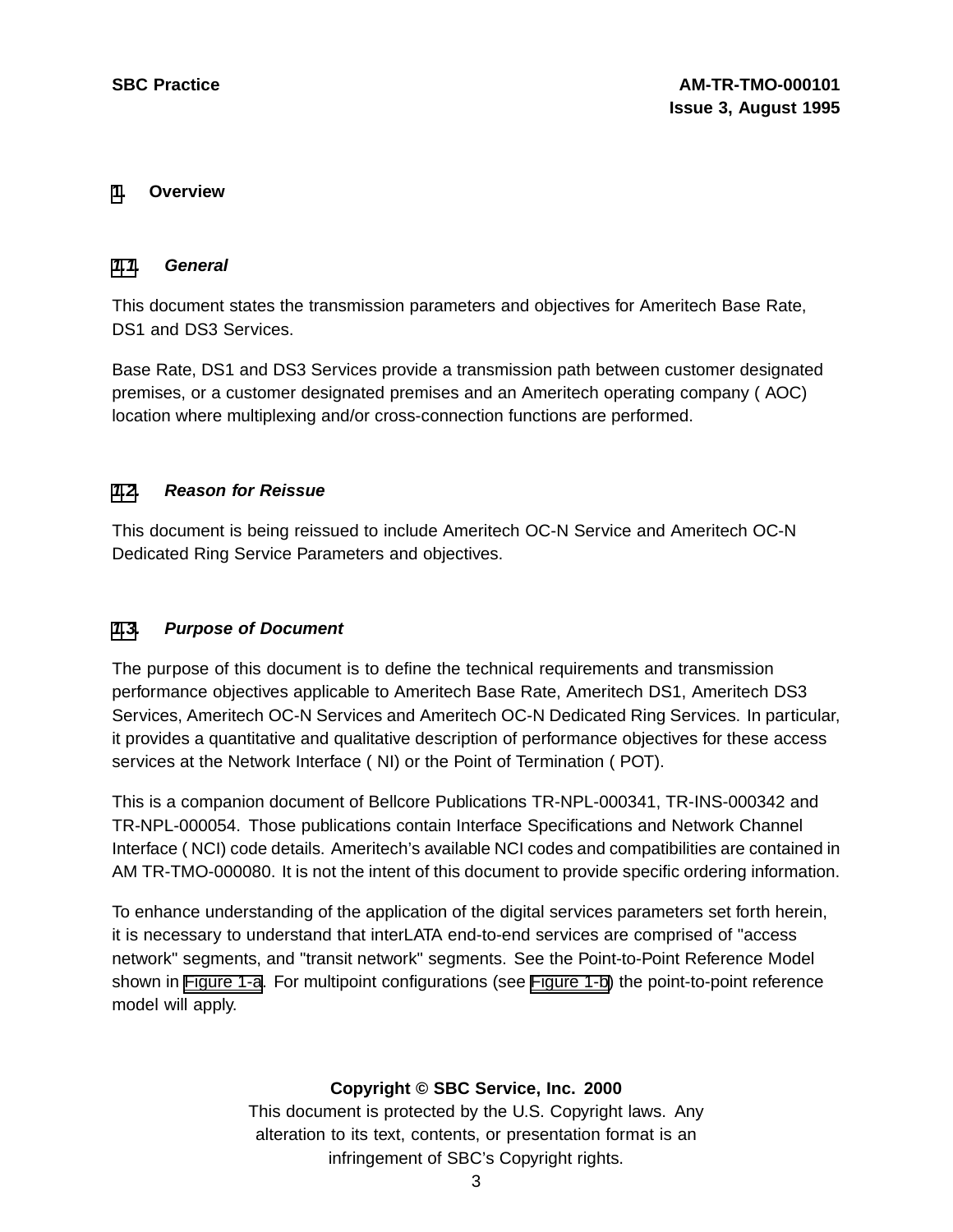End-to-end performance is specified from NI (Network Interface) to NI. Access services provided by Ameritech extend from the NI to the INI (Inter-Network Interface). Performance parameters are specified for these segments via the formula process outlined below. A more detailed discussion of these models and methodology is available in the ANSI T1.503-1989 Recommendation "Telecommunications-Network Performance Parameter for Dedicated Digital Services-Definitions and Measurement Methods."

- The parameters listed herein may be applied directly to access segments.
- End-to-end intraLATA connections typically consist of two access segments. These connections will perform at a level equivalent to the sum of the performance level of the two access segments. This level may be expressed mathematically as "less than or equal to the sum of the performance level objectives of the two access segments."

For example, if one access segment is performing at a level of 108 ES per day, and the other is performing at a level of 44 ES per day, then the end-to-end performance level is 108 ES  $+$ 44 ES = 152 ES per day. This would equate to a performance level percentage of 99.824% EFS (Error Free Seconds).

#### **Copyright © SBC Service, Inc. 2000**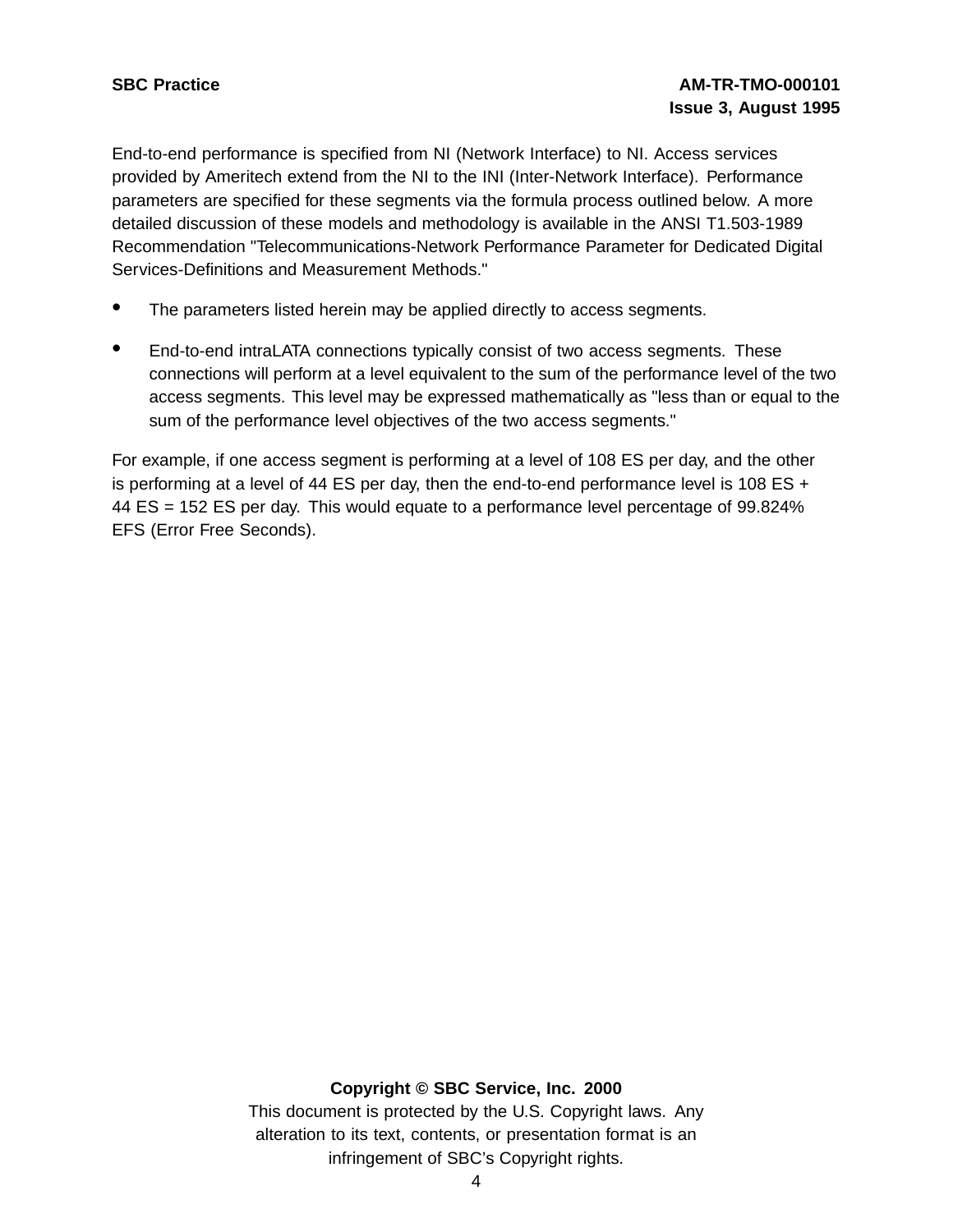#### **Figure [1.](#page-7-0) Figure 1 - Reference Model**





**Figure [1](#page-7-0). (b) Point-to-Point Multipoint Dedicated Digital Service**



NOTE: The multipoint node can be located within either the Access or Transit segments of the network.

# (b) Point-to-Point Multipoint Dedicated Digital Service

<span id="page-7-0"></span>NOTES: **Copyright © SBC Service, Inc. 2000** This document is protected by the U.S. Copyright laws. Any alteration to its text, contents, or presentation format is an infringement of SBC's Copyright rights. Figure 1 - Reference Model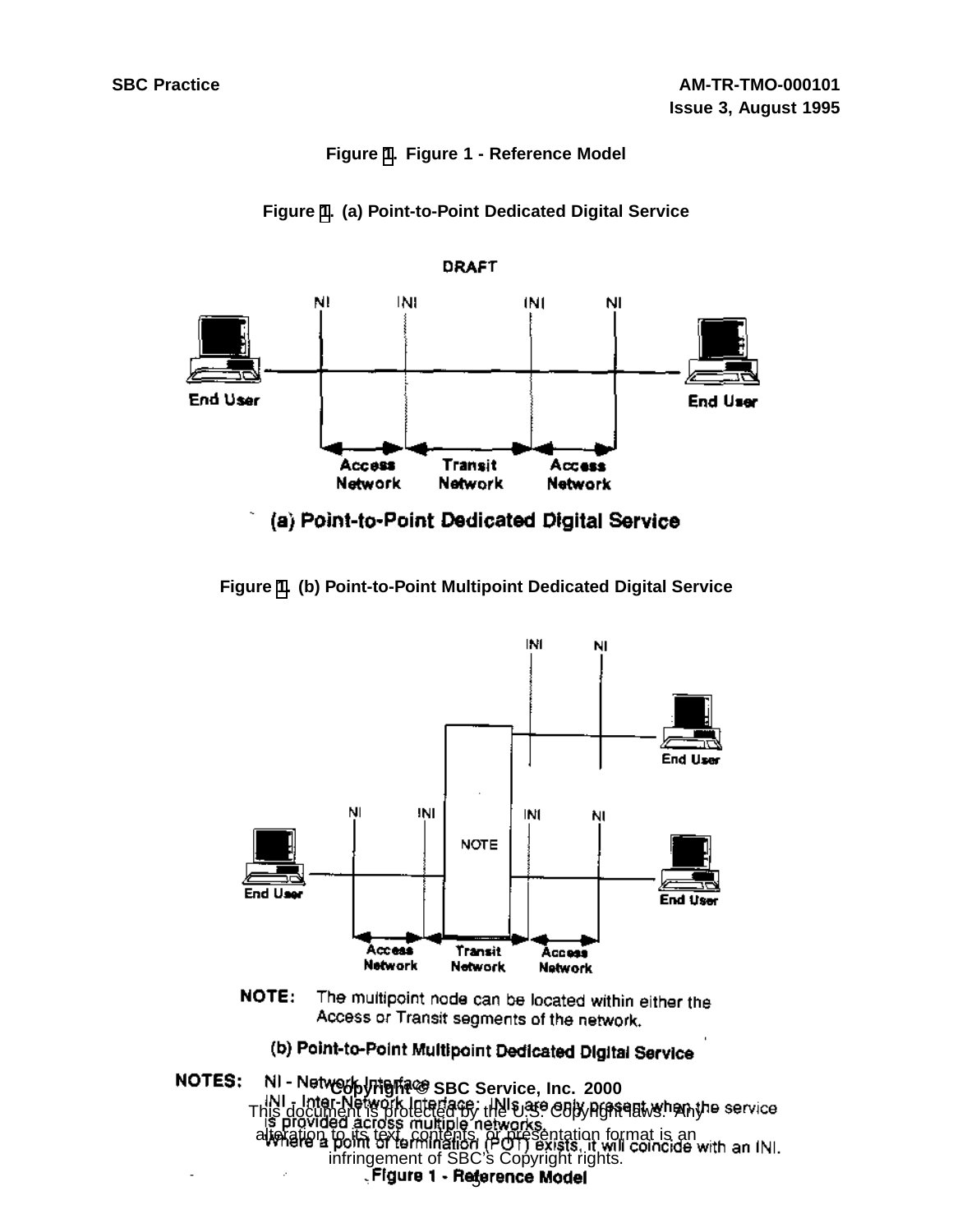#### **[2](#page-8-0). SERVICE DESCRIPTION**

#### **[2.1](#page-8-0). Ameritech Base Rate**

Ameritech Base Rate provides for the transmission of synchronous serial data at discrete bit rates of 2.4 Kbps, 4.8 Kbps, 9.6 Kbps, 19.2 Kbps, 56.0 Kbps and 64.0 Kbps. Service is provided between customer designated locations, or between a customer designated location and a HUB where multiplexing and/or cross-connection functions are offered.

#### **[2.2](#page-8-0). Ameritech DS1 Service**

Ameritech DS1 Service provides for the transmission of nominal 1.544 Mb/s isochronous serial data. Service is provided between customer designated locations or between a customer designated location and a HUB, where multiplexing and/or cross-connection functions are offered.

#### **[2.3](#page-8-0). Ameritech DS3 Service**

Ameritech DS3 Service provides for the transmission of nominal 44.736 Mb/s isochronous serial data. Service is provided between customer designated locations, or a customer designated location and a HUB, where multiplexing and/or cross-connection functions are offered.

#### **[2.4](#page-8-0). Ameritech OC-N Service and Ameritech OC-N Dedicated Ring Service**

#### **Ameritech OC-N Service**

Ameritech OC-N Service provides point to point SONET based services at the Optical Carrier ( OC) Rates of OC-3 (155.52 Mbps), OC-12 (622.08 Mbps), and OC-48 (2488.32 Mbps). This service is available between customer designated premises, or between a customer designated premises and an Ameritech Central Office ( CO) location where multiplexing and/or cross-connection functions are offered.

#### <span id="page-8-0"></span>**Ameritech OC-N Dedicated Ring Service**

#### **Copyright © SBC Service, Inc. 2000**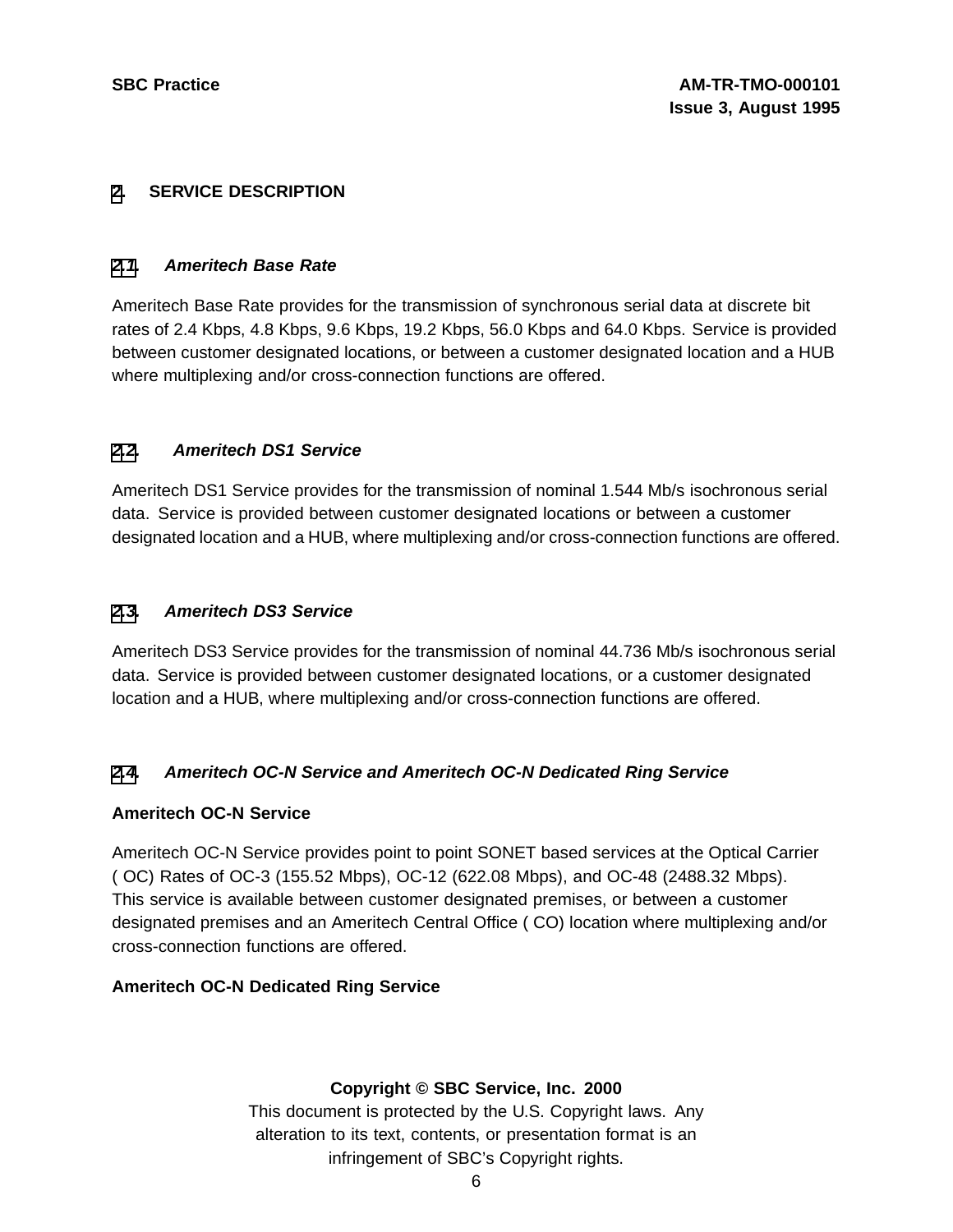Ameritech OC-N Dedicated Ring Service provides SONET based dedicated ring services at the Optical Carrier Rates of OC-3 (155.52 Mbps), OC-12 (622.08 Mbps), and OC-48 (2488.32 Mbps). This service provides a dedicated ring connecting three or more nodes located at customer premises and Ameritech COs.

#### **[2](#page-8-0)[.5](#page-9-0). Optional Features**

Customers can order a basic service and select from a list of available features those features that they desire to meet their specific requirements. These features are listed in the applicable Ameritech tariffs.

### **[3](#page-9-0). AMERITECH BASE RATE TECHNICAL SPECIFICATIONS**

#### **[3.1](#page-9-0). General**

This section presents the technical specification for Ameritech Base Rate Services.

#### **[3.2](#page-9-0). Nominal Rate**

The Ameritech Base Rate signals have discrete nominal line rates of 2.4 Kbps, 4.8 Kbps, 9.6 Kbps, 19.2 Kbps, 56.0 Kbps and 64.0 Kbps. Additional details may be found in TR-NPL-000341 and AM-TR-OAT-000070.

#### **[3.3](#page-9-0). Transmission Performance Specifications**

Ameritech has established Minimum Performance Expectations and Performance Objectives for Ameritech Base Rate Service. The Minimum Performance Expectation defines minimum performance levels a customer can expect for Ameritech Base Rate Service.

Ameritech Base Rate Services, in aggregate, will perform at the Ameritech Base Rate Performance Objective level, or better. Individual circuit performance may vary as a result of factors such as technology mix, geographic factors, isolated events, etc.

<span id="page-9-0"></span>Ameritech Base Rate Minimum Performance Expectation:

#### **Copyright © SBC Service, Inc. 2000**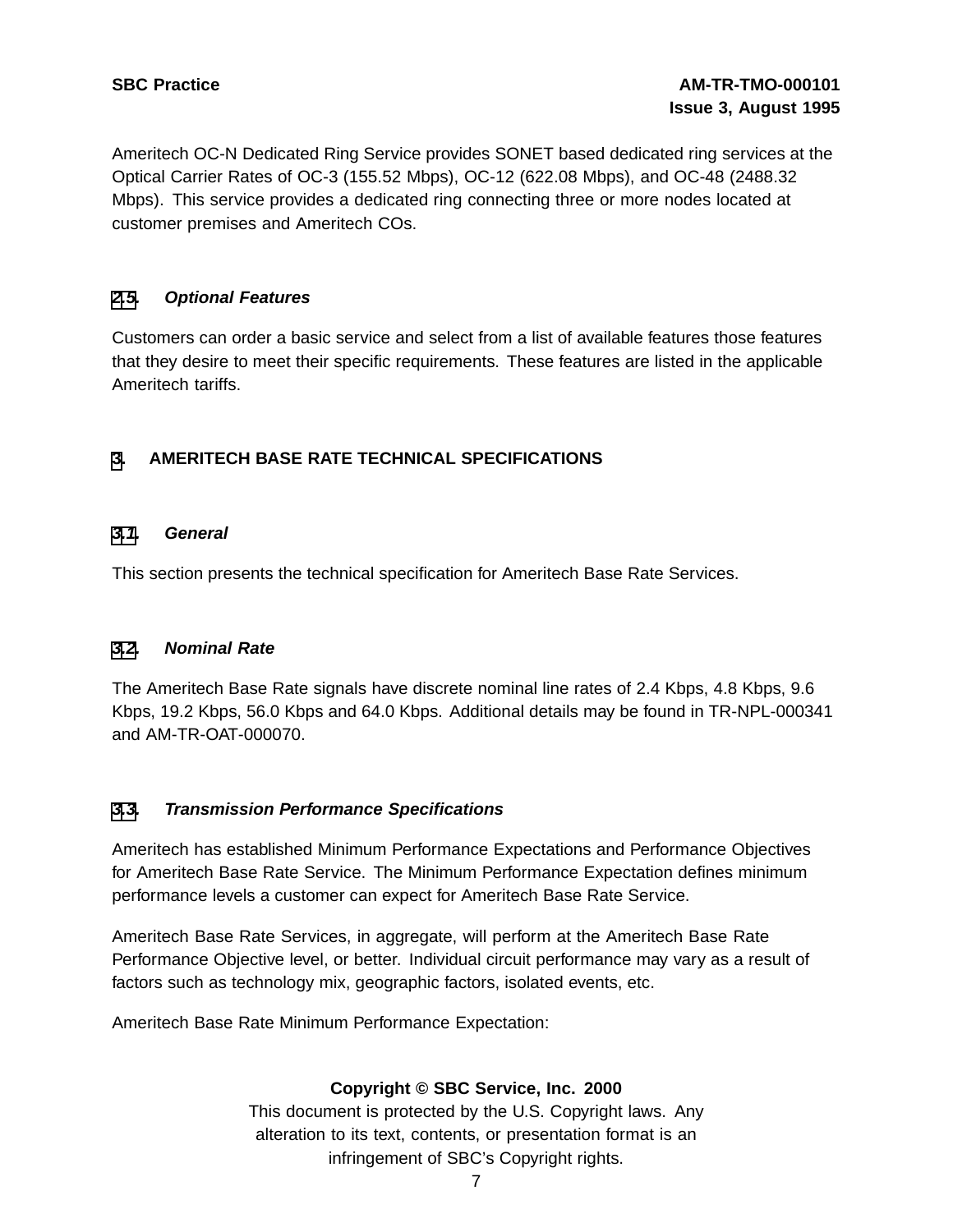| * Percent error free seconds :             | 99.9    |  |  |  |
|--------------------------------------------|---------|--|--|--|
| * Errored seconds per day:                 | 87      |  |  |  |
| * Availability (12 months):                | 99.925% |  |  |  |
| Ameritech Base Rate Performance Objective: |         |  |  |  |
| * Percent error free seconds:              | 99.995% |  |  |  |
| * Errored seconds per day:                 | 4       |  |  |  |
| * Availability (12 months):                | 99.999% |  |  |  |

Percent Error Free Seconds is the calculated ratio (using extrapolation where practical) between errored seconds and error free seconds in a twenty-four (24) hour period.

Percent EFS is the quantity, total measured seconds minus errored seconds divided by total measured seconds, and expressed as a percent, during the period of time the circuit is the available state. This can be represented by the formula:

EFS = Total Measured Seconds - Errored Seconds x 100 = %

Total Measured Seconds

\_\_\_\_\_\_\_\_\_\_\_\_\_\_\_\_\_\_\_\_\_\_\_\_\_\_\_\_\_\_\_\_\_\_\_\_\_\_\_\_

An error free second is any second during which no bit error occurs.

An errored second is any second during which one or more bit errors occur.

Measurements of ES and percent EFS levels will commence with a trouble report from the customer to the Ameritech Report Center, and will end when the circuit is returned to service. Current operational procedures and tariffs will apply to the administration of such trouble reports.

#### **Copyright © SBC Service, Inc. 2000**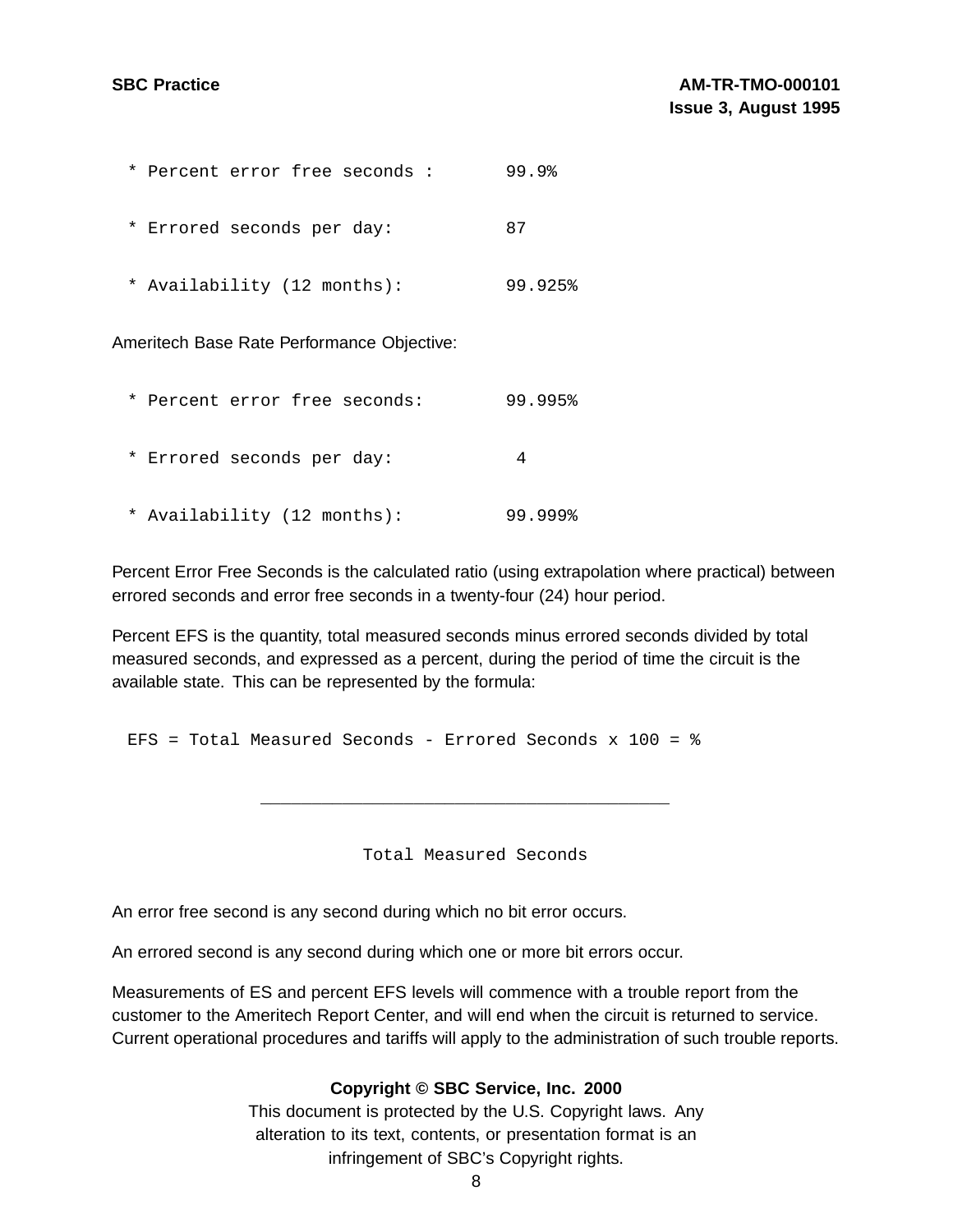Availability is the quantity, total time minus unavailable time, divided by total time and expressed as a percent (%). This can be represented by the formula:

 $A = Total time - unavailable time x 100 = %$ 

\_\_\_\_\_\_\_\_\_\_\_\_\_\_\_\_\_\_\_\_\_\_\_\_\_\_\_\_\_

Total time

Unavailability is defined as beginning at the onset of ten consecutive severely errored seconds ( SES) and ending at the onset of ten consecutive seconds with no SES. (See ANSI T1.231-1993 for additional details.) An SES exists when the Bit Error Rate (BER) for that second is 1  $\times$ 10-3 or greater.

Measurement of unavailable time will commence with a trouble report to the Ameritech Report Center, and will end when the circuit is returned to service. Current operational procedures and tariffs will apply to the administration of such trouble reports.

#### **[4](#page-11-0). AMERITECH DS1 TECHNICAL SPECIFICATIONS**

#### **[4.1](#page-11-0). General**

This section presents the technical specifications for Ameritech DS1 Services.

#### **[4.2](#page-11-0). Nominal Rate**

The Ameritech DS1 signal has a nominal line rate of 1.544 Mb/s. Additional details may be found in TR-NPL-000054 and TR-INS-000342.

#### <span id="page-11-0"></span>**Copyright © SBC Service, Inc. 2000**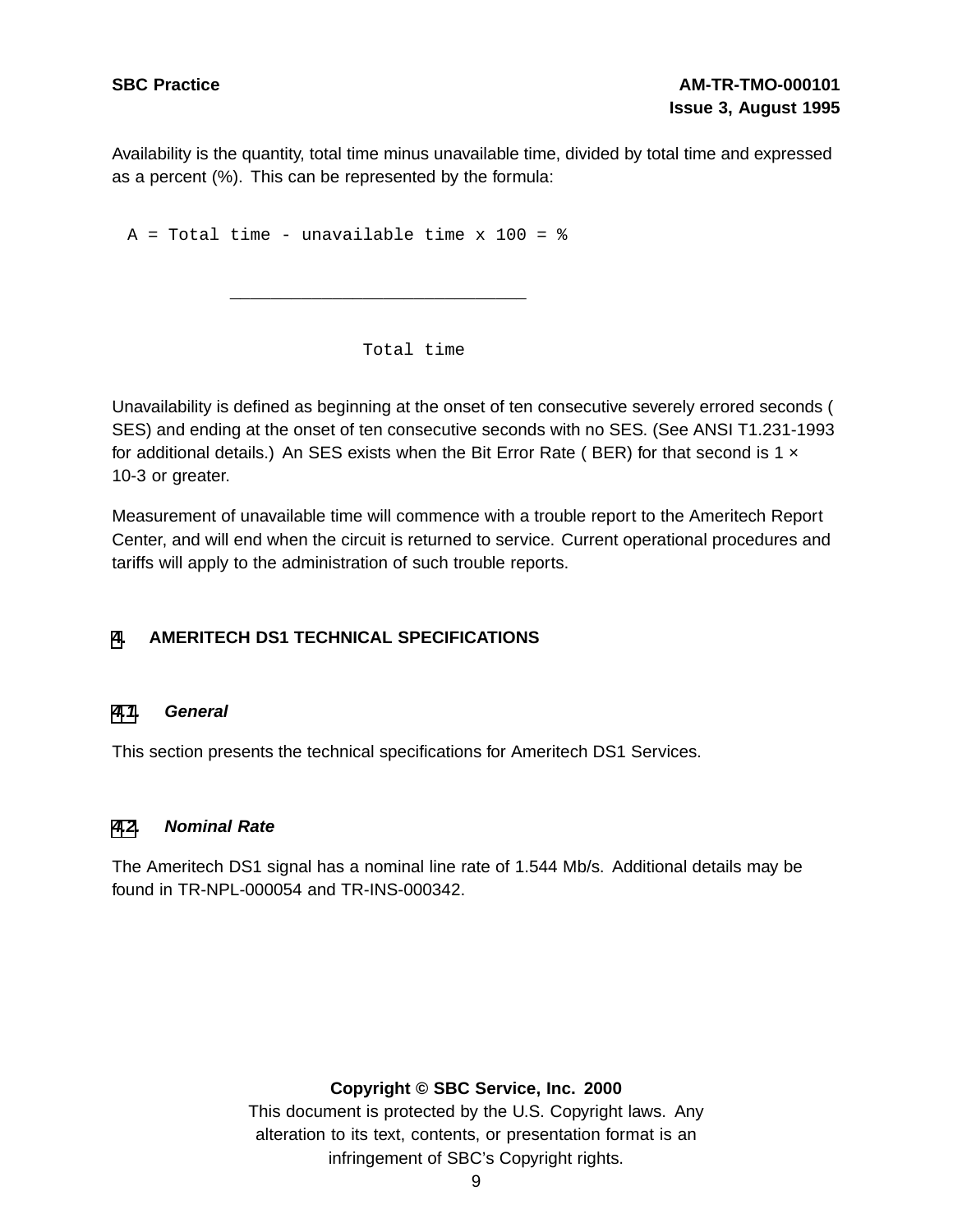#### **[4](#page-11-0)[.3](#page-12-0). Transmission Performance Specifications**

Ameritech has established Minimum Performance Expectations and Performance Objectives for Ameritech DS1 Service. The Minimum Performance Expectations defines minimum performance levels a customer can expect for Ameritech DS1 Service.

Ameritech DS1 Services, in aggregate, will perform at the Ameritech DS1 Performance Objective level, or better. Individual circuit performance may vary as a result of factors such as technology mix, geographic factors, isolated events, etc.

Ameritech DS1 Minimum Performance Expectations

- Percent error free seconds: 99.75%
- Errored Seconds per day: <sup>216</sup>
- Availability (12 months): 99.925%

Ameritech DS1 Performance Objective

- Percent error free seconds: 99.995%
- Errored Seconds per day: <sup>4</sup>
- Availability (12 months): 99.999%

Percent Error Free Seconds is the calculated ratio (using extrapolation where practical) between errored seconds and error free seconds in a twenty-four (24) hour period.

Percent EFS is the quantity, total measured seconds minus errored seconds divided by total measured seconds, and expressed as a percent, during the period of time the circuit is in the available state. This can be represented by the formula:

EFS = Total Measured Seconds - Errored Seconds x 100 = %

Total Measured Seconds

\_\_\_\_\_\_\_\_\_\_\_\_\_\_\_\_\_\_\_\_\_\_\_\_\_\_\_\_\_\_\_\_\_\_\_\_\_\_\_\_\_\_\_

#### <span id="page-12-0"></span>**Copyright © SBC Service, Inc. 2000**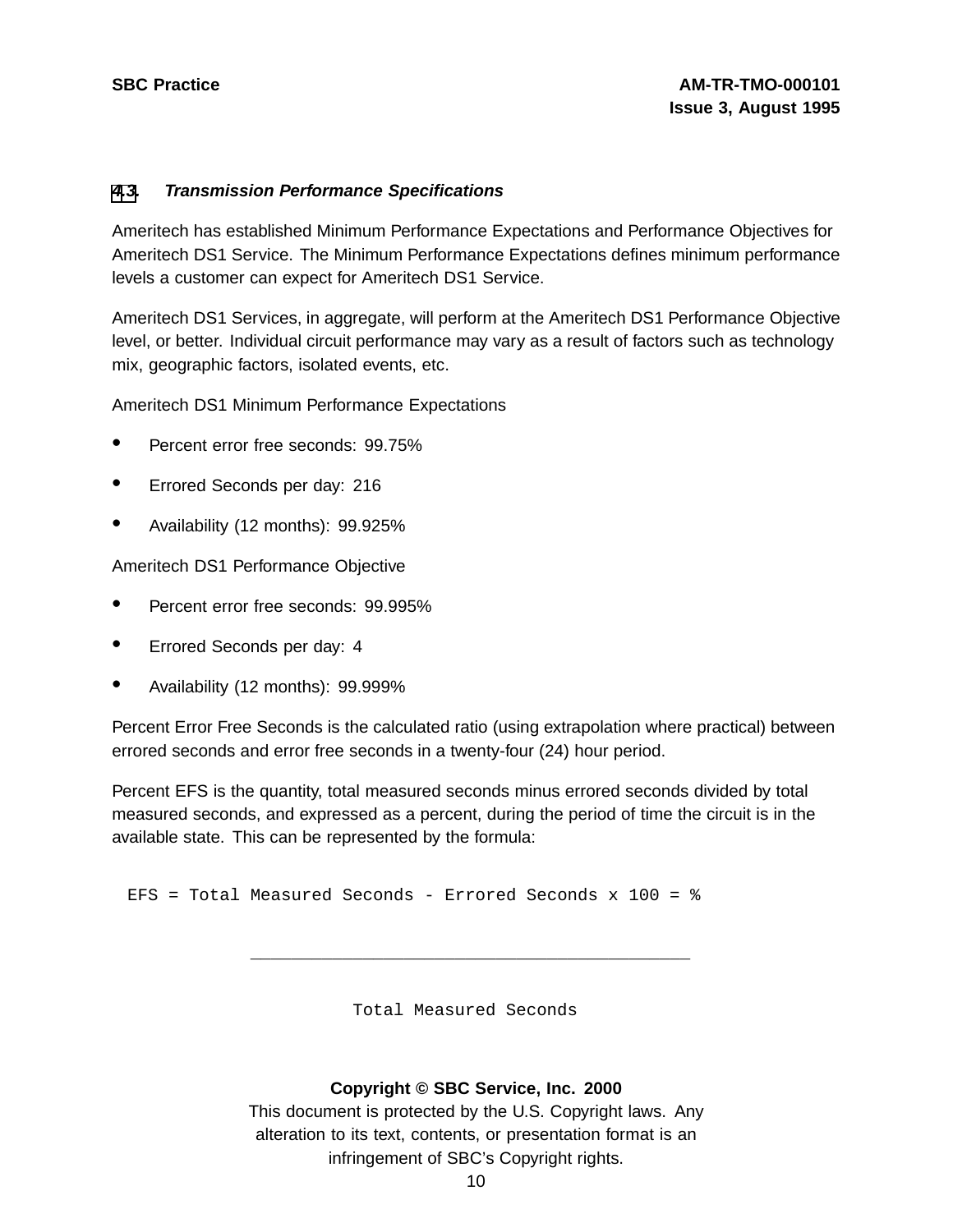An error free second is any second during which no bit error occurs.

An errored second is any second during which one or more bit errors occur.

Measurements of ES and percent EFS levels will commence with a trouble report from the customer to the Ameritech Report Center, and will end when the circuit is returned to service. Current operational procedures and tariffs will apply to the administration of such trouble reports.

Availability is the quantity, total time minus unavailable time, divided by total time and expressed as a percent (%). This can be represented by the formula:

 $A = Total Time - Unavailable Time x 100 =  $8$$ 

Total Time

\_\_\_\_\_\_\_\_\_\_\_\_\_\_\_\_\_\_\_\_\_\_\_\_\_\_\_\_\_\_\_\_

Unavailability is defined to begin at the onset of ten consecutive SES, and to end at the onset of ten consecutive SES. (See ANSI T1.231-1993 for additional details.)

Measurement of unavailable time will commence with a trouble report from the customer to the Ameritech Report Center, and will end when the circuit is returned to service. Current operational procedures and tariffs will apply to the administration of such trouble reports.

#### **[5](#page-13-0). AMERITECH DS3 TECHNICAL SPECIFICATIONS**

#### **[5.1](#page-13-0). General**

This section presents the technical specifications for Ameritech DS3 Digital Services.

#### **[5.2](#page-13-0). Nominal Rate**

<span id="page-13-0"></span>The Ameritech DS3 signal has a nominal line rate of 44.736 Mb/s. Additional details may be found in TR-INS-000342.

#### **Copyright © SBC Service, Inc. 2000**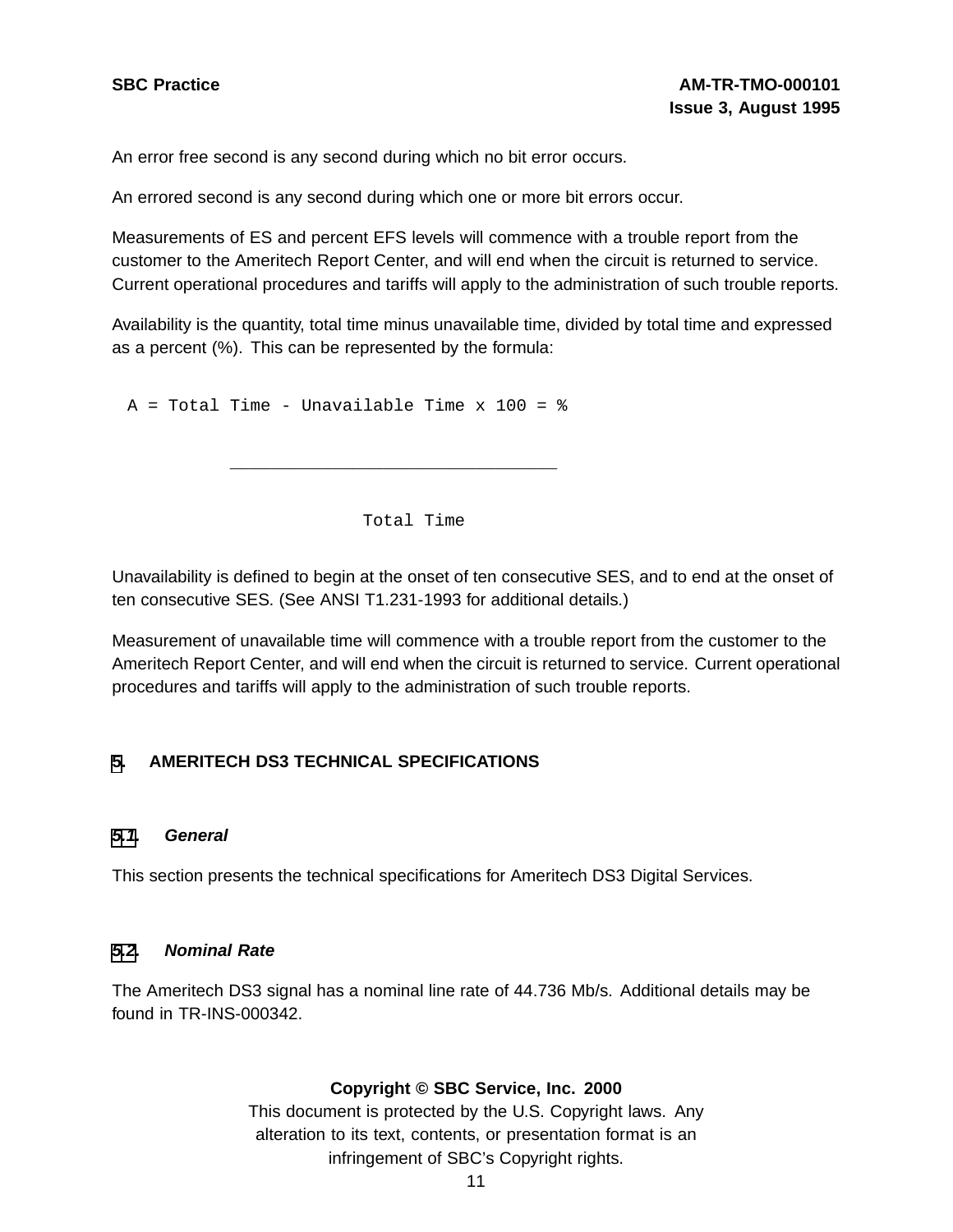#### **[5](#page-13-0)[.3](#page-14-0). Transmission Performance Specifications**

Ameritech has established Minimum Performance Expectations and Performance Objectives for Ameritech DS3 Service. The Minimum Performance Expectations defines minimum performance levels a customer can expect for Ameritech DS3 Service.

Ameritech DS3 Services, in aggregate, will perform at the Ameritech DS3 Performance Objective level, or better. Individual circuit performance may vary as a result of factors such as technology mix, geographic factors, isolated events, etc.

Ameritech DS3 Minimum Performance Expectations:

- Percent error free seconds ( EFS): 99.5%
- Errored Seconds ( ES) per day: <sup>432</sup>
- Availability (12 months): 99.975%

Ameritech DS3 Performance Objective:

- Percent error free seconds ( EFS) per day: 99.99%
- Errored Seconds ( ES) per day: <sup>8</sup>
- Availability (12 months): 99.999%

Percent Error Free Seconds ( EFS) is the calculated ratio (using extrapolation where practical) between errored seconds and error free seconds in a twenty-four (24) hour period.

Percent EFS is the quantity, total measured seconds minus errored seconds divided by total measured seconds, and expressed as a percent, during the period of time the circuit is in the available state. This can be represented by the formula:

EFS = Total Measured Seconds - Errored Seconds x 100 = %

Total Measured Seconds

\_\_\_\_\_\_\_\_\_\_\_\_\_\_\_\_\_\_\_\_\_\_\_\_\_\_\_\_\_\_\_\_\_\_\_\_\_\_\_\_\_\_\_\_\_\_\_\_\_

#### <span id="page-14-0"></span>**Copyright © SBC Service, Inc. 2000**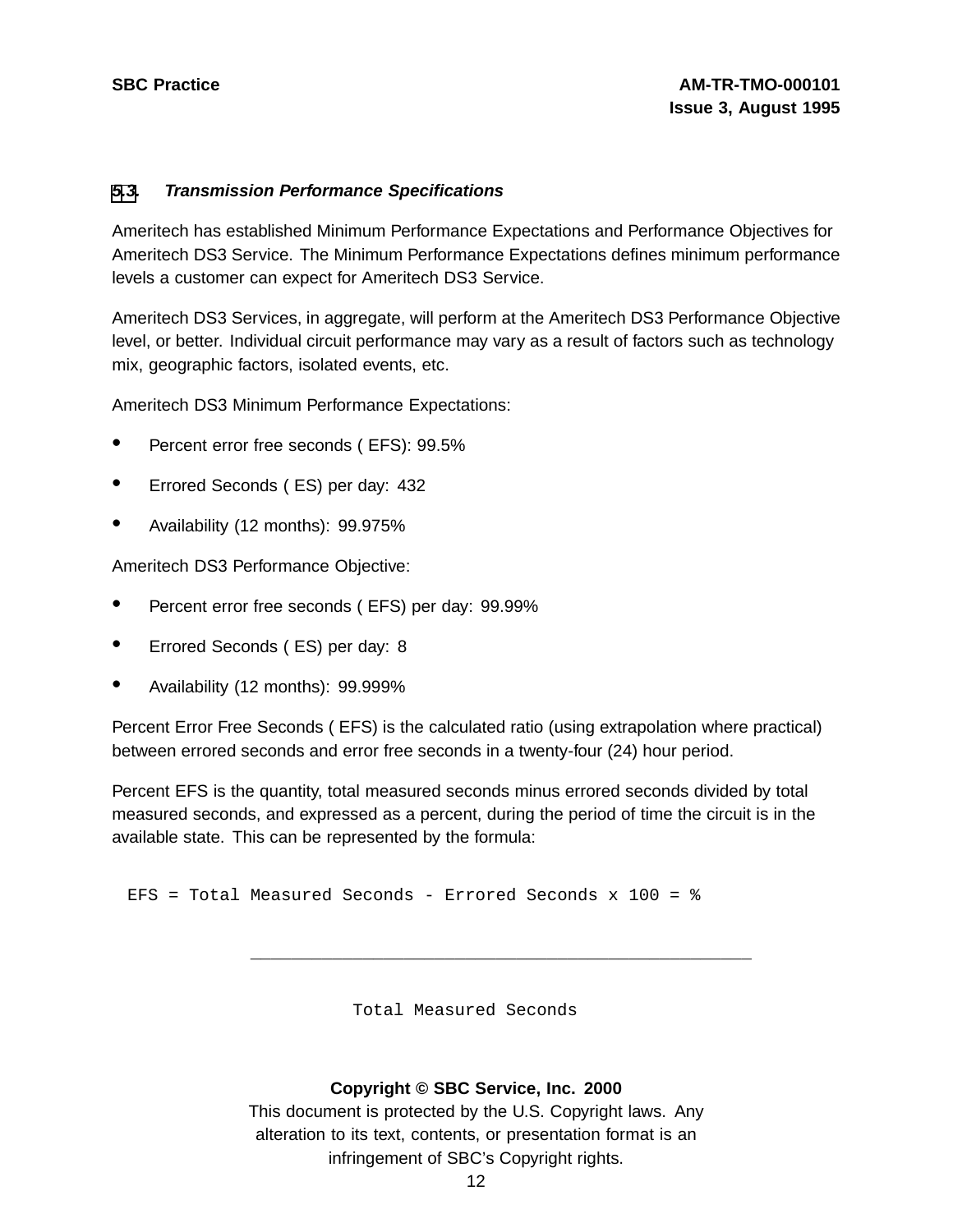An error free second is any second during which no bit error occurs.

An errored second is any second during which one or more bit errors occur.

Measurements of ES and percent EFS levels will commence with a trouble report from the customer to the Ameritech Report Center, and will end when the circuit is returned to service. Current operational procedures and tariffs will apply to the administration of such trouble reports.

Availability is the quantity, total time minus unavailable time, divided by total time and expressed as a percent (%). This can be represented by the formula:

 $A = Total Time - Unavailable Time x 100 =  $8$$ 

Total Time

\_\_\_\_\_\_\_\_\_\_\_\_\_\_\_\_\_\_\_\_\_\_\_\_\_\_\_\_\_\_\_\_\_\_\_

Unavailability is defined to begin at the onset of ten consecutive SES, and to end at the onset of ten consecutive seconds with no SES. (See ANSI T1.231-1993 for additional details.)

Measurement of unavailable time will commence with a trouble report from the customer to the Ameritech Report Center, and will end when the circuit is returned to service. Current operational procedures and tariffs will apply to the administration of such trouble reports.

#### **[6](#page-15-0). AMERITECH OC-N SERVICES AND AMERITECH DEDICATED RING SERVICES**

#### **[6.1](#page-15-0). General**

This section lists the technical specifications for Ameritech's OC-N and Dedicated Ring services.

#### **[6.2](#page-15-0). Nominal Rate**

<span id="page-15-0"></span>The Ameritech OC-N and Dedicated Ring services have the following nominal line rates:

#### **Copyright © SBC Service, Inc. 2000**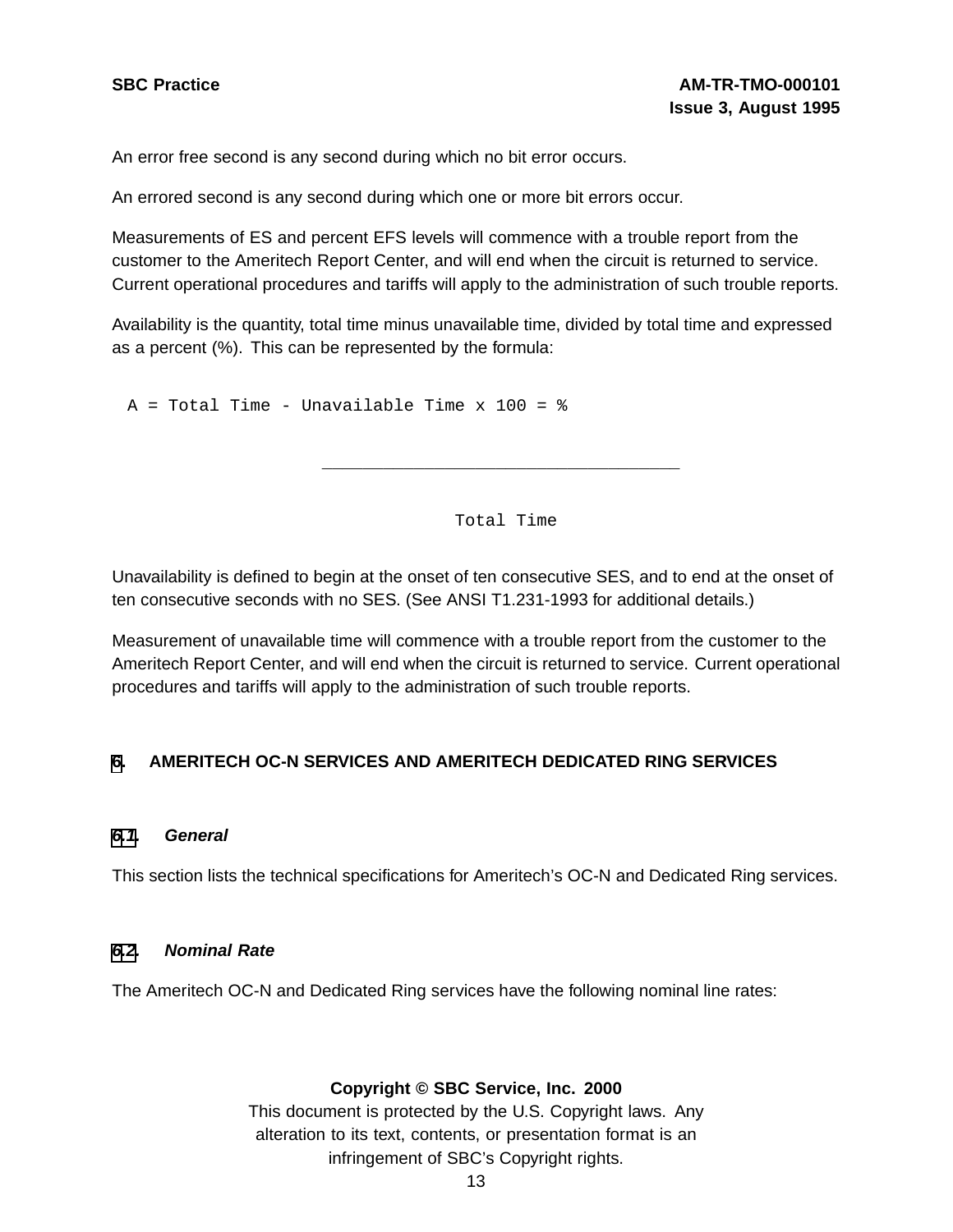OC-3 155.52 Mbps

OC-12 622.08 Mbps

OC-48 2488.32 Mbps

Additional details may be found in ANSI Document T1A1.3/95-011 draft, Network Performance Parameters and Objectives for Dedicated Digital Services - SONET Bit Rates.

### **[6](#page-15-0)[.3](#page-16-0). Transmission Performance Specifications**

Ameritech has established Minimum Performance Expectations and Performance Objectives for the Synchronous Transmission Signal ( STS) Channels contained within Ameritech's SONET based OC-N and Dedicated Ring services. The Minimum Performance Expectations defines minimum performance levels a customer can expect for an STS channel contained within an AMERITECH OC-N or Dedicated Ring service.

These STS channels in aggregate, will perform at the AMERITECH OC-N or Dedicated Ring Performance Objective level, or better. Individual circuit performance may vary as a result of factors such as technology mix, geographic factors, isolated events, etc.

#### **Ameritech OC-N and Dedicated Ring Minimum Performance Expectation:**

\* Percent error free seconds (EFS)

\*ANSI

Standard T1.514-1995 provides for a new performance value, Background Block Error Ratio (BBER) to more finely describe the performance of higher bit rate services. The values that define Expectation and Objective levels are under study at this time. When finalized, they will be included in this document.

99.9725%

#### <span id="page-16-0"></span>**Copyright © SBC Service, Inc. 2000**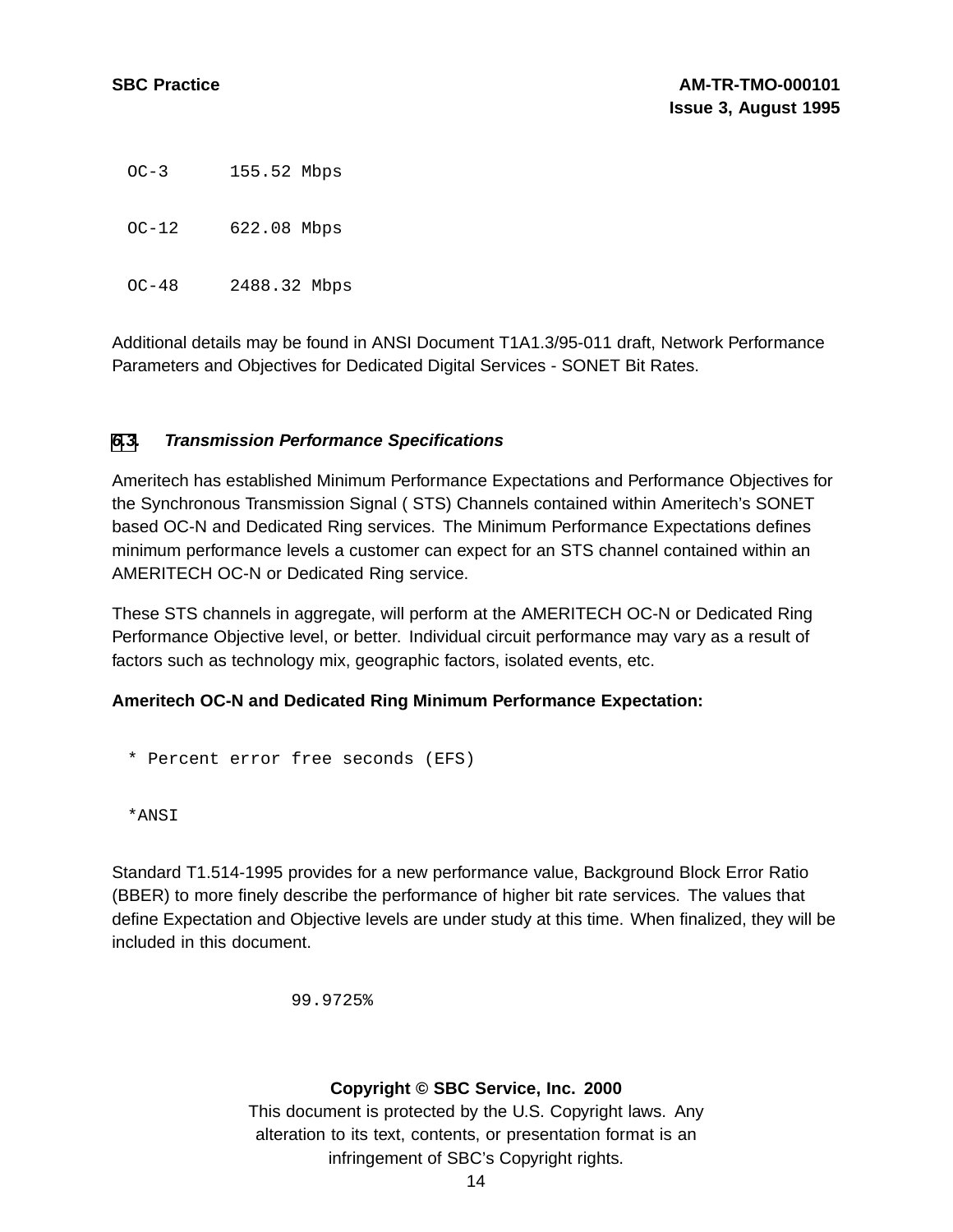| * Errored seconds (ES) per day:       | 24/Day  |
|---------------------------------------|---------|
| * Availability (12 months):           |         |
| OC-N Services with LDC 1+1 Protection | 99.999% |
| and OC-N Dedicated Ring Services      |         |
| OC-N Services without LDC 1+1         | 99.983% |
| Protection                            |         |

#### **AMERITECH OC-N and Dedicated Ring Performance Objective:**

OC-N

\* Percent error free seconds (EFS)

\*ANSI

Standard T1.514-1995 provides for a new performance value, Background Block Error Ratio (BBER) to more finely describe the performance of higher bit rate services. The values that define Expectation and Objective levels are under study at this time. When finalized, they will be included in this document.

99.9975%

\* Errored seconds (ES) per day: 24/day

\* Availability (12 months):

OC-N Services with LDC 1+1 Protection 99.99994%

#### **Copyright © SBC Service, Inc. 2000**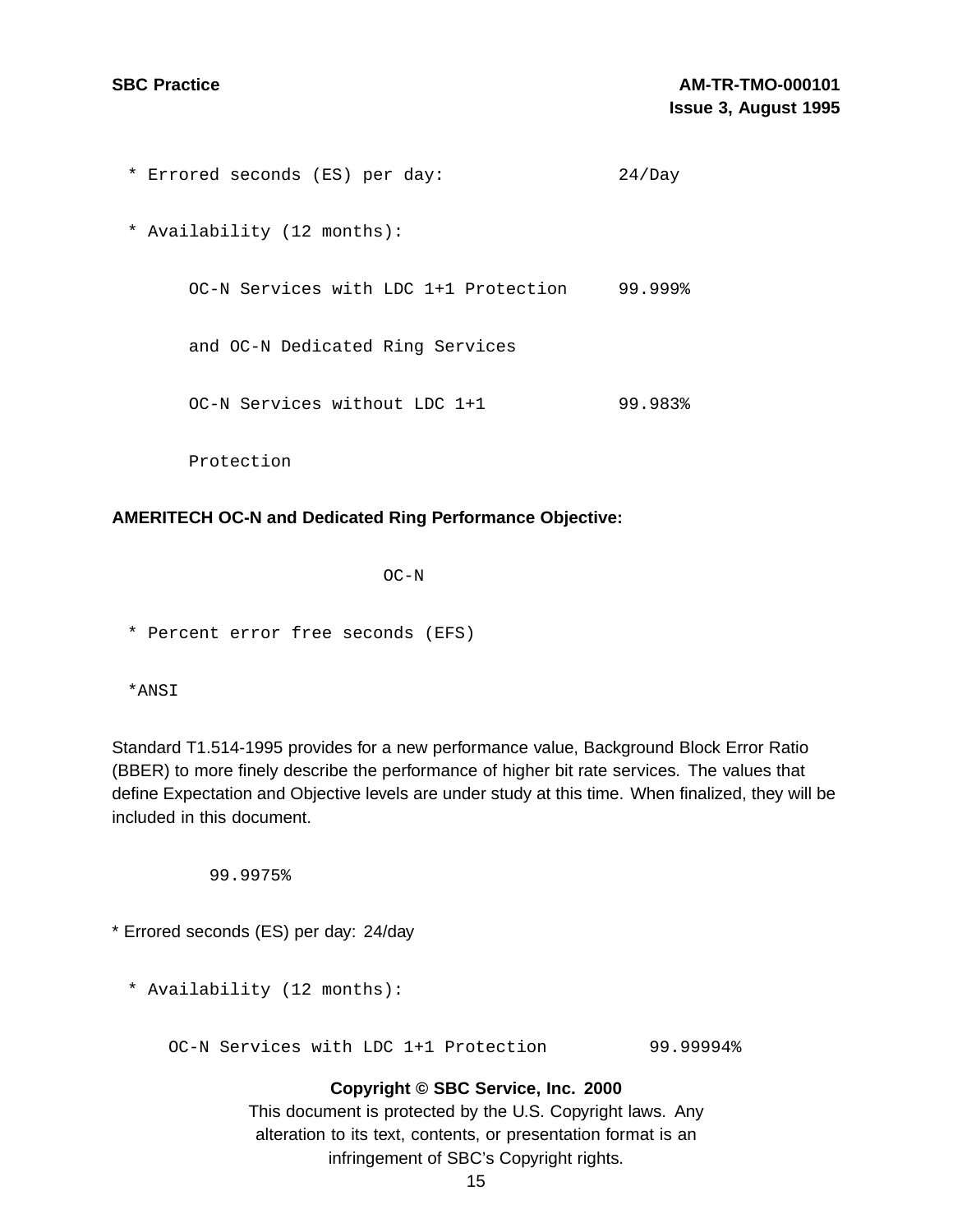and OC-N Dedicated Ring Services OC-N Services without LDC 1+1 99.999% Protection

Percent Error Free Seconds ( EFS) is the calculated ratio (using extrapolation where practical) between errored seconds and error free seconds in a twenty-four (24) hour period.

Percent EFS is the quantity, total measured seconds minus errored seconds divided by total measured seconds, and expressed as a percent, during the period of time the circuit is in the available state. This can be represented by the formula:

EFS = Total Measured Seconds - Errored Seconds x 100 = %

Total Measured Seconds

\_\_\_\_\_\_\_\_\_\_\_\_\_\_\_\_\_\_\_\_\_\_\_\_\_\_\_\_\_\_\_\_\_\_\_\_\_\_\_\_

An error free second is any second during which no bit error occurs.

An errored second is any second during which one or more bit errors occur.

Measurement of ES and percent EFS levels will commence with a trouble report from the customer to the Ameritech Report Center, and will end when the circuit is returned to service. Current operational procedures and tariffs will apply to the administration of such trouble reports.

Availability is the quantity, total time minus unavailable time, divided by total time and expressed as a percent (%). This can be represented by the formula:

 $A = Total Time - Unavailable Time x 100 = %$ 

#### **Copyright © SBC Service, Inc. 2000**

\_\_\_\_\_\_\_\_\_\_\_\_\_\_\_\_\_\_\_\_\_\_\_\_\_\_\_\_\_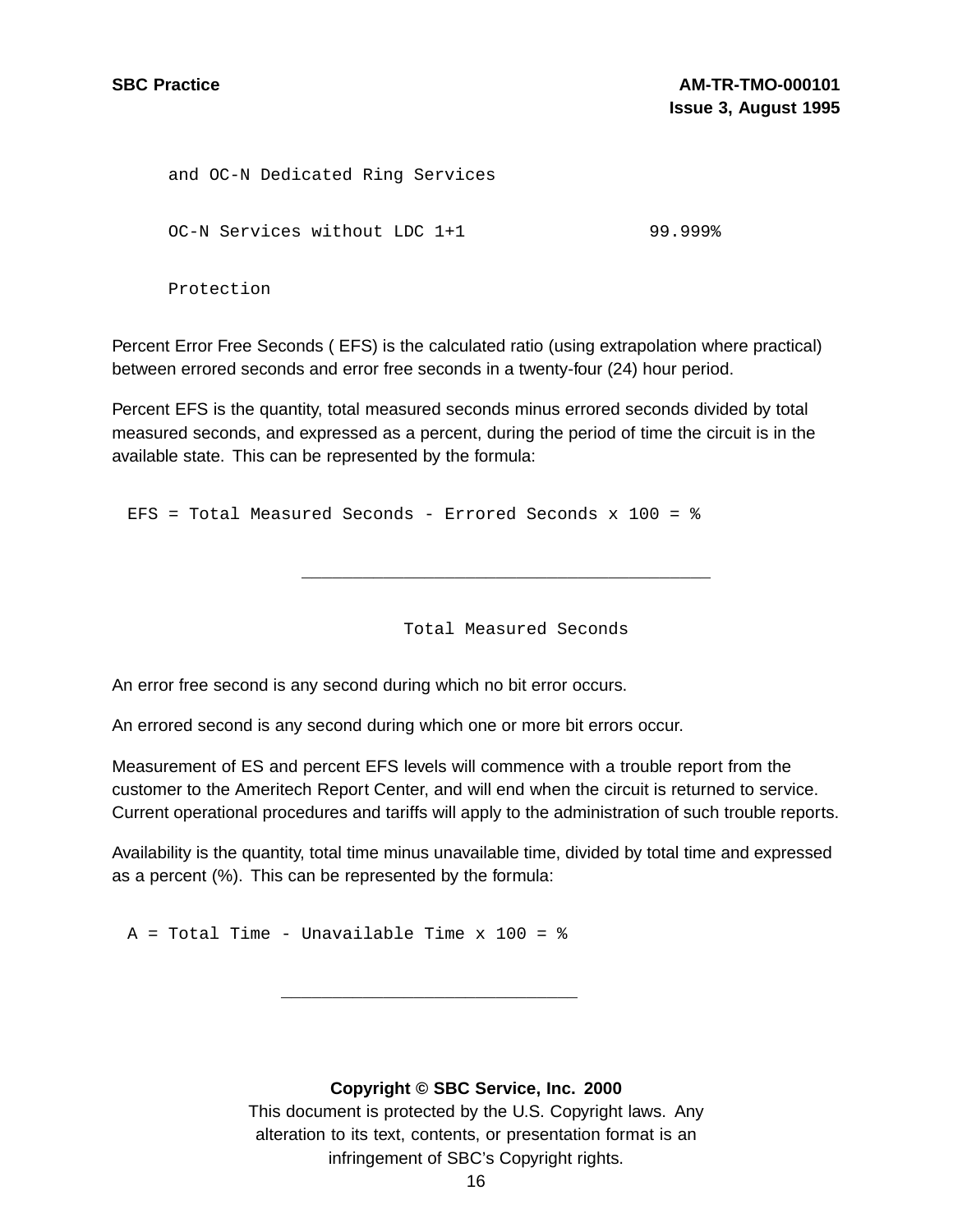Total Time

Unavailability is defined to begin at the onset of ten consecutive SES and to end at the onset of ten consecutive seconds with no SES. (See ANSI T1.231-1993 for additional detail.)

Measurement of unavailable time will commence with a trouble report from the customer to the Ameritech Report Center, and will end when the circuit is returned to service. Current operational procedures and tariffs will apply to the administration of such trouble reports.

#### **[7](#page-19-0). ANNOUNCEMENTS**

**BER**Bit Error Rate **CO**Central Office **DS1**Digital signal level 1 (1.544 Mb/s) **DS3**Digital signal level 3 (44.736 Mb/s) **EFS**Error free second **EU**End User **IC**Interexchange carrier **LOF**Loss of Frame **LOS**Loss of Signal **NI**Network interface **POP**Point of presence **POT**Point of termination **SES**Severely errored second **SONET**Synchronous Optical Network **STS**Synchronous Transmission Signal

#### <span id="page-19-0"></span>**Copyright © SBC Service, Inc. 2000**